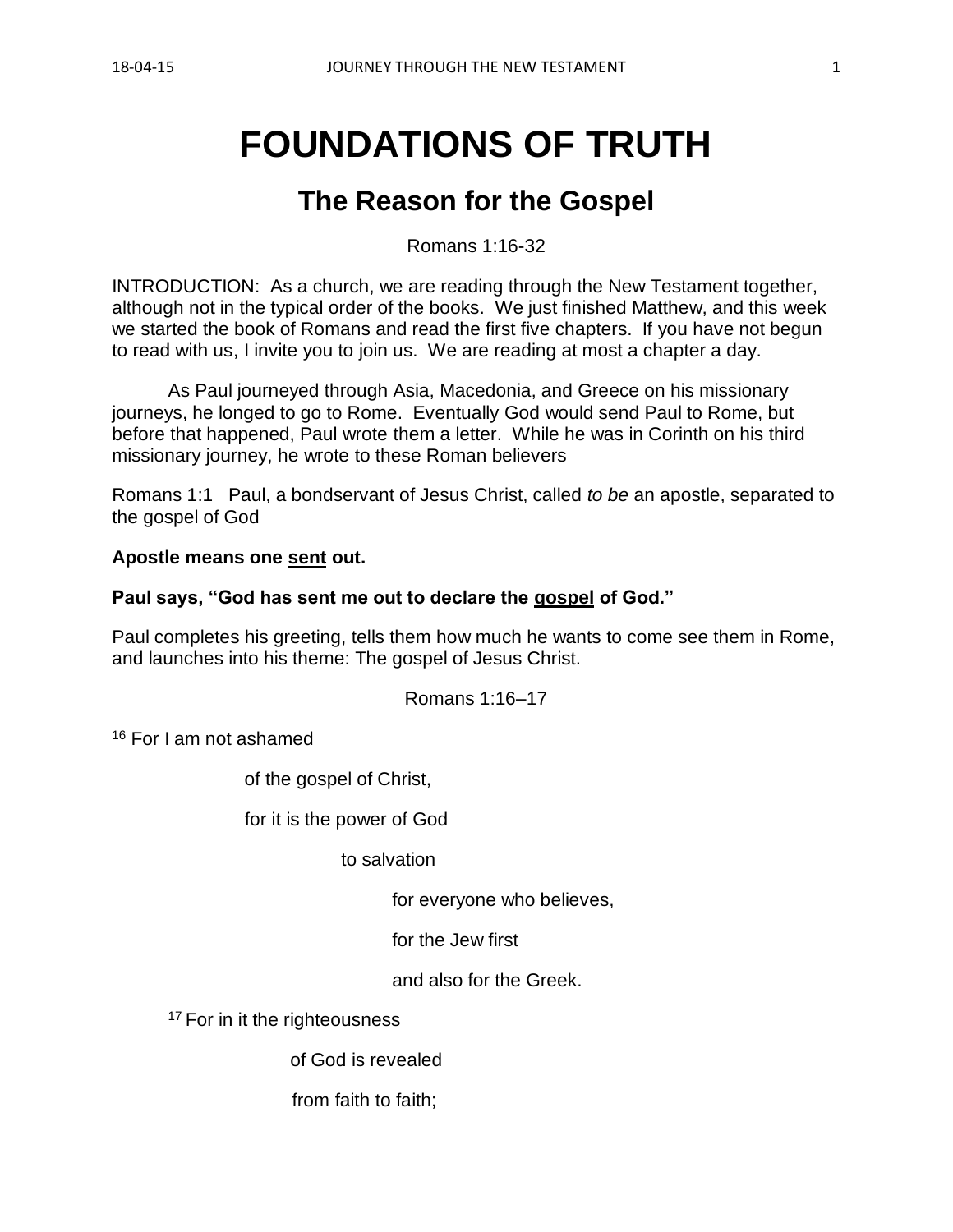as it is written,

 *"The just shall live by faith."*

I call this descriptive outlining. I simply put words or phrases that describe a previous word underneath the word being described.

Romans 1:16–17

For I am not ashamed **(Not ashamed of what?)**

of the gospel of Christ,

**(Why not?)** for it is the power of God

**(Power for what?)** to salvation **(Salvation for who?)**

for everyone who believes,

for the Jew first

and also for the Greek.

<sup>17</sup>For in it **(the gospel)** the righteousness **(Whose righteousness?)**

of God is revealed

**(that)** from faith to faith;

as it is written,

 **(What is written?)** *"The just shall live* 

**(How shall they live?)** *by faith."*

I show you this to help you as you read through Romans especially, but you may find it helpful in more of the letters. Paul often writes in long sentences, and one sentence may be several verses long; and they can get hard to follow.

So the first time I taught Romans verse by verse, I did this on every verse in Romans. It is not hard, and it does not take long to do. I find it really helps me to follow what Paul is saying.

Now if this is just confusing to you, just forget it. But for those of you who like to dig in the Scripture, I find this to be a useful tool.

Now, let´s turn our attention back to the text itself.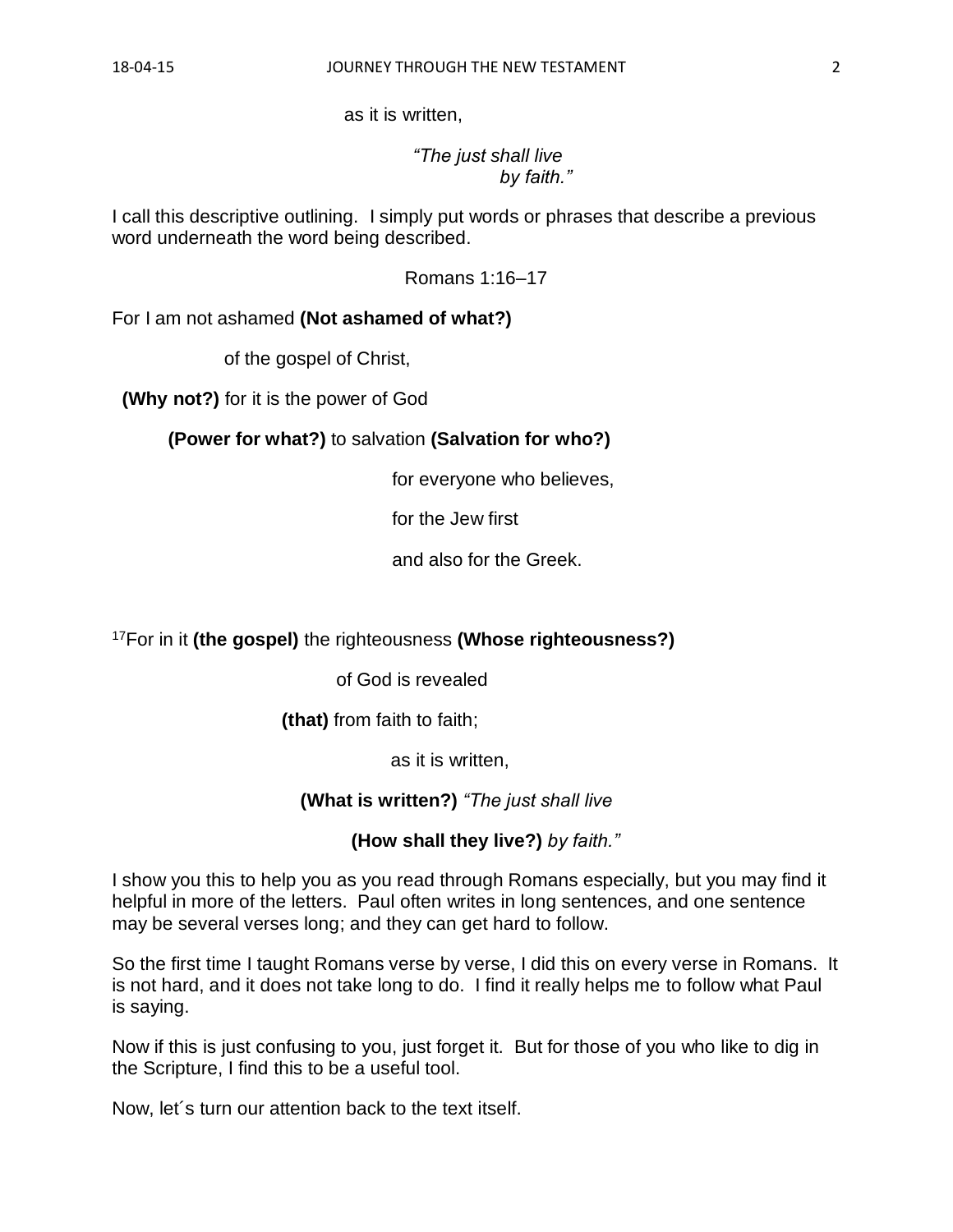### **Paul says, "I am not ashamed of the gospel of Christ …"**

These two verses present the thesis of the Book of Romans. This is what the letter is all about, which is the reason this book carries such value spiritually. Nowhere is the gospel explained more fully, more clearly, than in the book of Romans. Nowhere are more questions answered that are raised about the gospel than in Romans.

Paul was beaten, imprisoned, stoned, mocked, ridiculed, and derided for preaching a gospel that centered upon the cross. It was a stumbling block to Jews; it was foolishness to Gentiles. But Paul never changed a jot or tittle of the message. He was not ashamed of the gospel of Christ because only that true gospel had the power of God to bring salvation to everyone who would believe.

The Greek word for power is the root from which we get our word "dynamite." It is not man's power which is inept and ineffectual. It is God's power that alone can accomplish salvation.

In beginning to talk about this gospel, the first thing he tells us is why the gospel is needed. The answer is the rest of the chapter, verses 18-32.

This passage – Romans 1:18-32 may be the most hated passage in all of the New Testament, because it talks about the wrath of God. Folks, we need the gospel because of the wrath of God. And Paul tells us

## **I. THE WRATH OF GOD IS REAL.**

Romans 1:18 For **the wrath of God** is revealed from heaven against all ungodliness and unrighteousness of men, who suppress the truth in unrighteousness,

The word wrath means an established, determined indignation to sin as opposed to a fleeting, emotional, or uncontrolled anger. The wrath of God flows out of the holiness of God. The whole of Scripture declares the reality of the wrath of God.

- God pronounced a death sentence on Adam and Eve and cursed the world in which they lived as a result of their sin.
- God destroyed all mankind except Noah and his family because "every intent of their heart was only evil continually."
- God confused the language of sinful men building the Tower of Babel and scattered them across the face of the earth.
- He destroyed Sodom and Gomorrah,
- Pharaoh and his armies,
- and even sent His own children into exile because of their sin.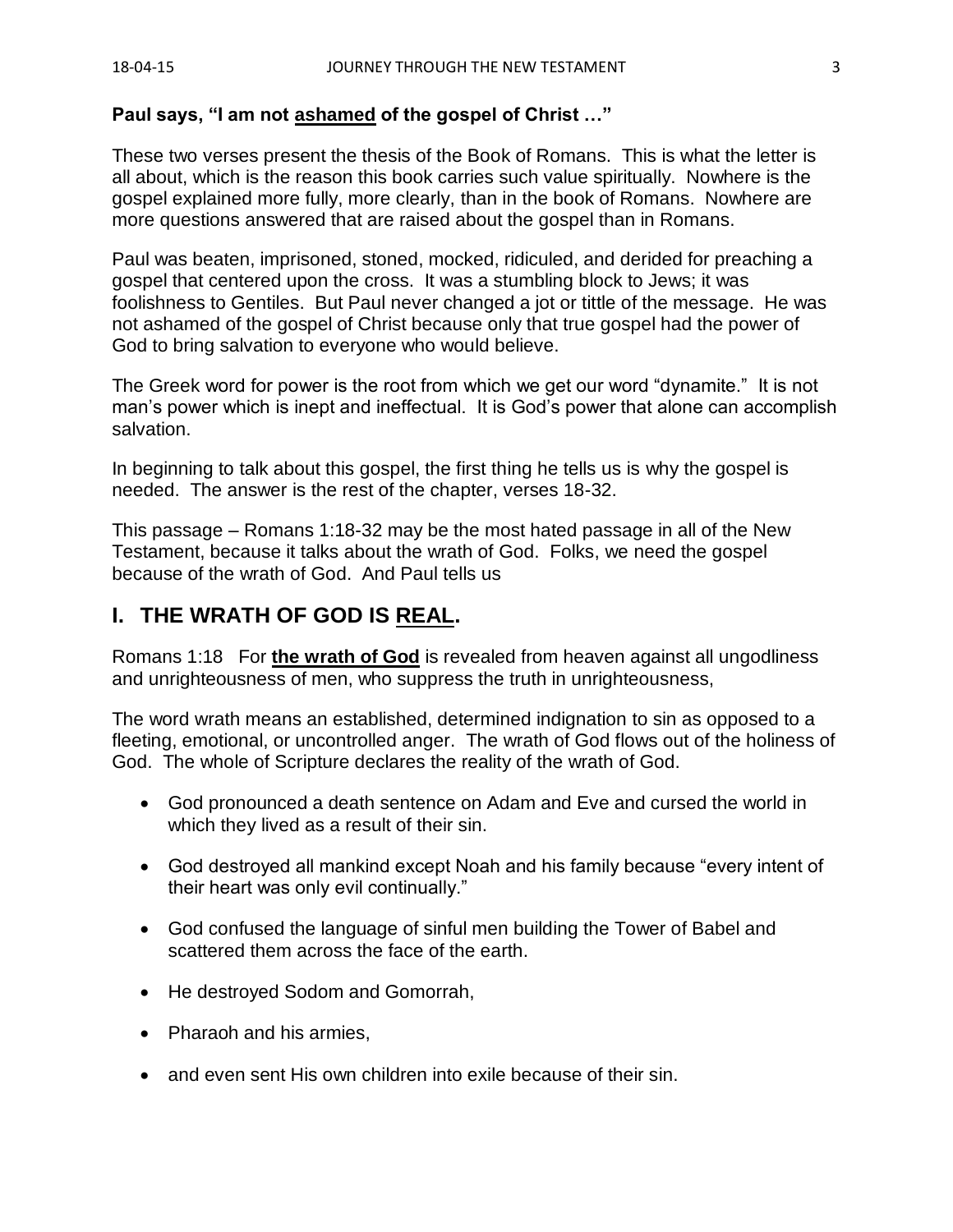Neither is the wrath of God confined to the Old Testament. The New Testament does not mask the severity of God's wrath nor mute its proclamation.

- Jesus warned of fiery hell (Mt. 5:22)
- and told people it was better to have a limb cut off than be cast into hell. (Mt. 5:28-29)
- He described the rich man who went to hell. (Lk. 16:19-31)
- During the tribulation, the undiluted wrath of God will be poured out upon the earth in the bowl judgments.
- And when Christ returns in all His glory, the Bible says that "He Himself treads" the winepress of the fierceness of the wrath of Almighty God."

Far too many people say, "Oh, I just want to hear about the love of God."

Well, my friend, I would rather hear of the love of God and talk about the love of God also. God is love, and there is so much to be said about the bountiful love of God.

But I would also rather talk

- about birth more than death
- about health more than sickness
- about triumphs more than tragedies.

But that does not mean that tragedy, sickness, and death are not real. And if my preference to talk about other things leaves me unprepared to deal with these realities of life, then woe is me.

The wrath of God is indeed unpleasant to consider, but let us not be deceived.

It is very, very, real.

#### **God's wrath is not selective nor partial. Because God is altogether holy, God's wrath is against all ungodliness and unrighteousness of men.**

**Ungodliness** indicates a **lack of reverence for God, a lack of devotion to God, or a lack of worship of God**. Jude records the words of the ancient prophet Enoch who proclaimed that the Lord would come to execute judgment on all the ungodly for all of their ungodly works, deeds, and words against the Almighty.

**Unrighteousness is almost a synonym** for ungodliness**, but unrighteousness focuses on the result** and the action whereas ungodliness focuses on the heart attitude. Ungodliness always leads to unrighteousness, and unrighteousness is always the result of ungodliness.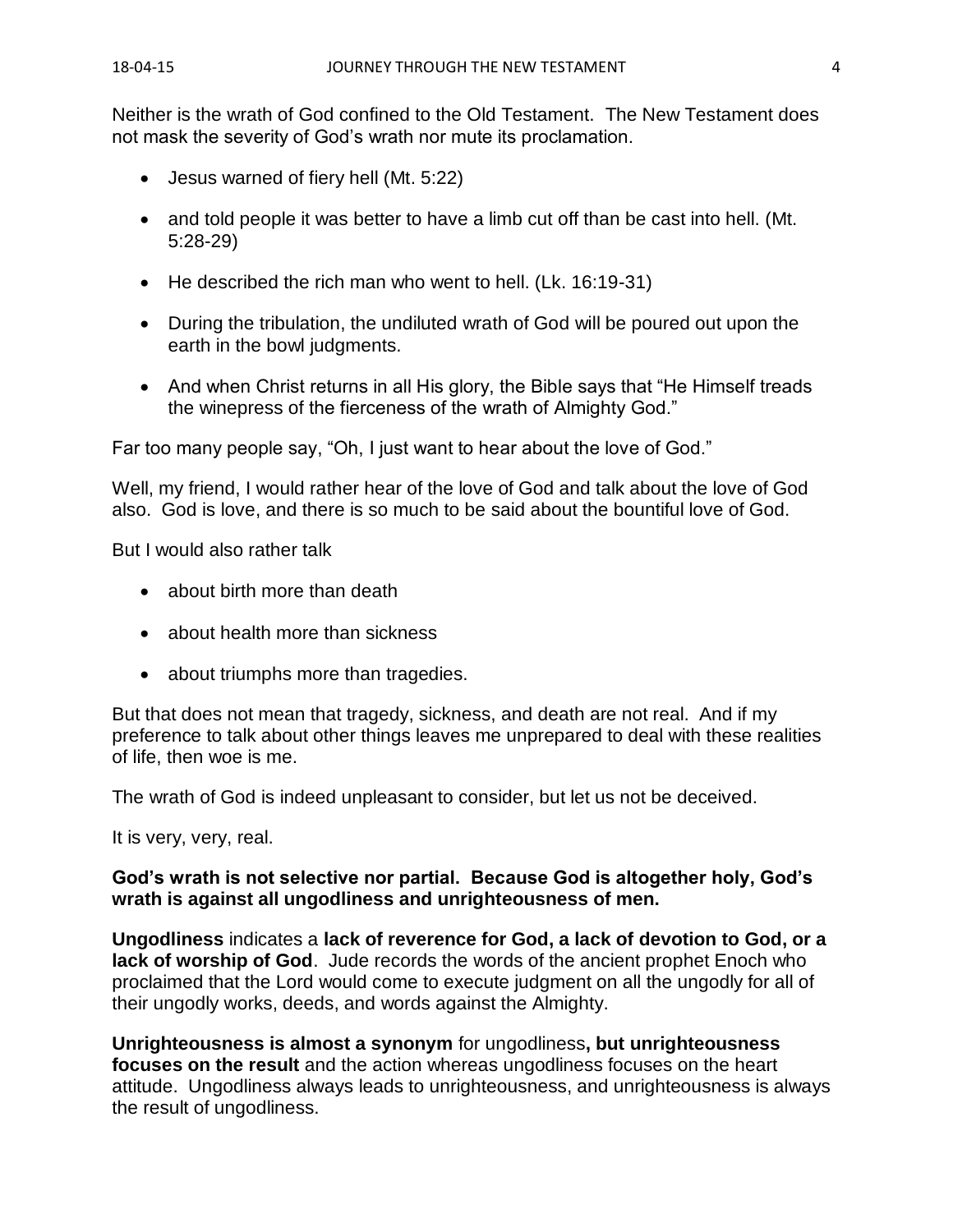Both come under the heading of "sin," and all are guilty. The only thing God hates is sin, but sin always brings the wrath of God.

And then the Holy Spirit through Paul says,

## **II. THE WRATH OF GOD IS DESERVED.**

Romans 1:18-20 For the wrath of God is revealed from heaven against all ungodliness and unrighteousness of men, **who suppress the truth in unrighteousness**, because what may be known of God is manifest in them, for God has shown *it* to them.

For since the creation of the world His invisible *attributes* are clearly seen, being understood by the things that are made, *even* His eternal power and Godhead, so that they are without excuse,

#### **Suppress the truth in unrighteousness** can be rendered **constantly are suppressing the truth by persisting in their sin.**

The problem is not that men and women know nothing of God and truth; the problem is that they hide the truth from themselves and others because they love sin. Jesus said,

John 3:19 And this is the condemnation, that the light has come into the world, and **men loved darkness rather than light, because their deeds were evil.** 

**Through the evidence left by the creation of the world, God reveals His existence and power as God to every man and woman, everywhere in the world, and across all of time.**

Are any of you watching the National Geographic Series "One Strange Rock" hosted by Will Smith?

Now, Will Smith says that he is a Christian, but you know that National Geographic has no Christian leanings. Yet this show documents many of the very unique things about our planet. It is certainly presented from an evolutionary point of view. In fact, referring to the atmosphere of earth that sustains all of life, showing in this picture as the thin blue line around our globe, Will Smith says it may well be the only place in the universe like that!

Friend, the words of Paul written to the Romans are more understandable and believable today than ever in the history of mankind.

For since the creation of the world His invisible *attributes* are clearly seen, being understood by the things that are made, *even* His eternal power and Godhead, so that they are without excuse,

From the absolute impossibility of the existence of DNA without an intelligence greater than anything we know, even in our modern age to write the code and cause the design of everything living to be produced accordingly and to function by it.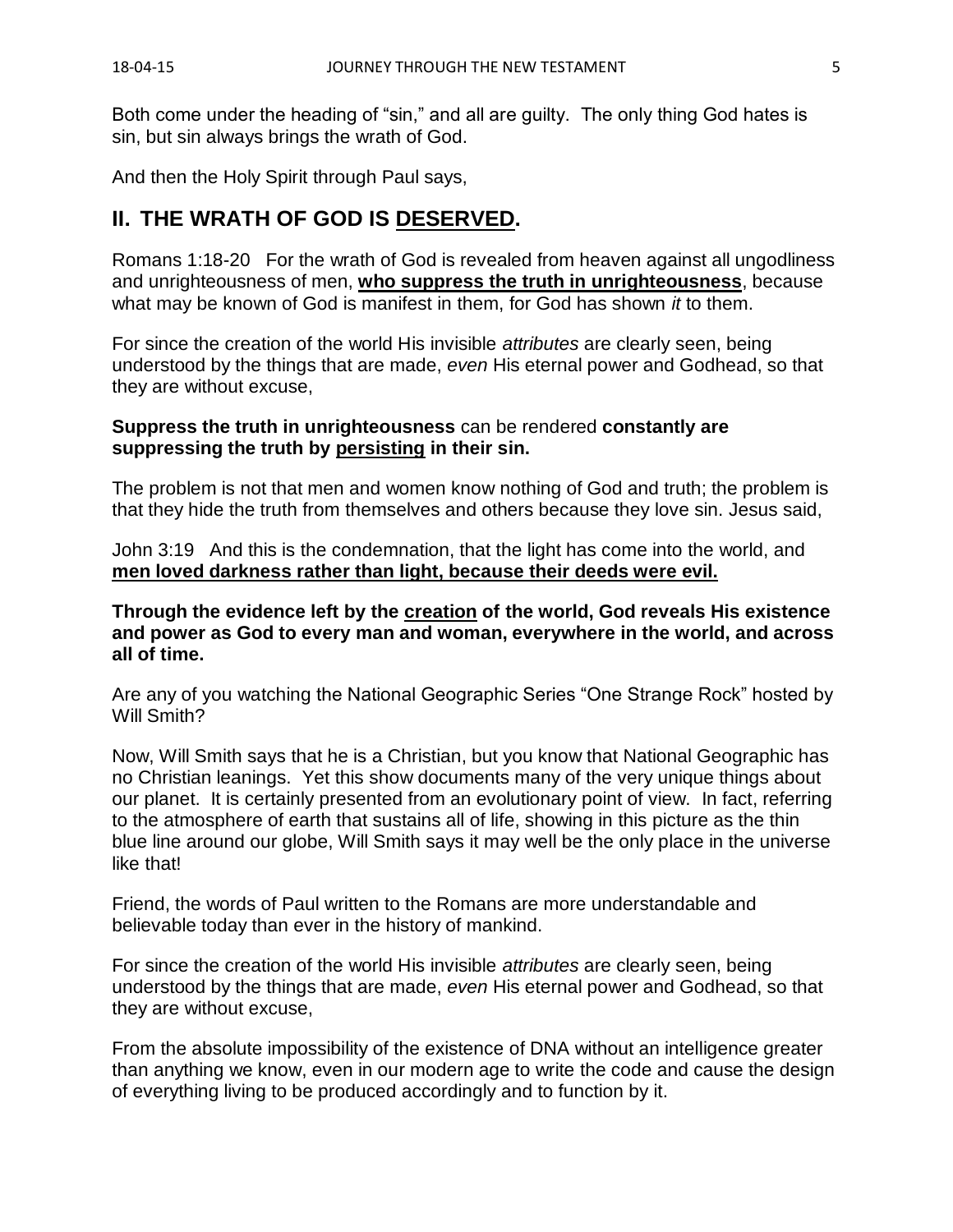To the design of biochemical machines working inside human cells making products, storing and transporting them, burning energy, producing waste and disposing of it, all exhibiting design we are just beginning to understand but cannot come close to reproducing.

All of this was done by God and exists so that we could see His handiwork in the things He has created and we can know that He exists.

Folks, the problem is not the lack of evidence. The problem is just as Jesus described.

#### John 3:19 And this is the condemnation, that the light has come into the world, and **men loved darkness rather than light, because their deeds were evil.**

Therefore,

Romans 1:18-20 For the wrath of God is revealed from heaven against all ungodliness and unrighteousness of men, **who suppress the truth in unrighteousness**, because what may be known of God is manifest in them, for God has shown *it* to them.

For since the creation of the world His invisible *attributes* are clearly seen, being understood by the things that are made, *even* His eternal power and Godhead, **so that they are without excuse**,

They suppress the truth in unrighteousness, and are without excuse. And then he adds,

Romans 1:21 because, although they knew God, **they did not glorify** *Him* **as God**, nor were thankful, but became futile in their thoughts, and **their foolish hearts were darkened**.

**Thus every sin ever known and practiced in the history of mankind arose and spread through the race.** Not that every person did them all; but every person did some of them. And he lists them: homosexuality, sexual immorality, wickedness, covetousness, maliciousness; envy, murder, strife, deceit, evil-mindedness; backbiters, haters of God, violent, proud, boasters, inventors of evil things, disobedient to parents, undiscerning, untrustworthy, unloving, unforgiving, unmerciful;

Folks, the wrath of God is real, and we all deserve for it to fall upon us. And that is why we need the gospel.

## **III. THE GOSPEL IS THE ONLY SALVATION FROM THE WRATH OF GOD.**

**The gospel says that even though we are without excuse for our sins, Jesus loves us enough that He went to the cross and died in our place.**

The gospel says, that **He rose from the dead, proving He is the Son of God** who has the power to forgive us, cleanse us, save us, and transform us.

Today, Jesus offers to forgive our sins and give us eternal life with Him if we will